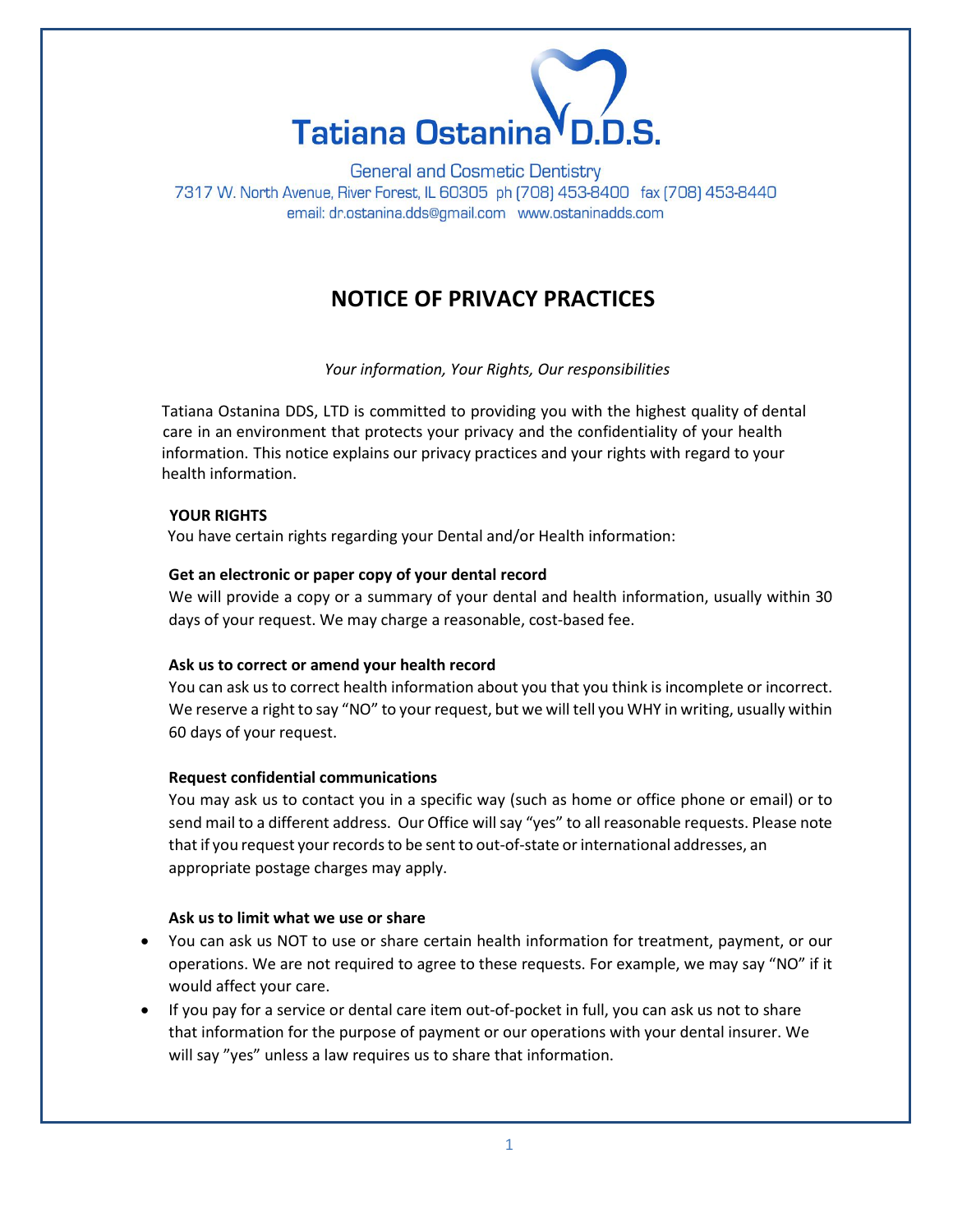#### **Obtain a list of those with whom we have shared your information**

- You can ask us for a list of the instances we have shared your health and/or dental information for six years prior to the date you ask, with whom we shared it, and why.
- We will include all the disclosures except for those about treatment, payment, or dental care operations, and certain other disclosures (such as any you asked us to make). We will provide one accounting per year at no charge, but may charge a reasonable, cost-based fee if you ask for another one within 12 months.

# **Get a copy of this privacy notice**

You can ask for a paper copy of this notice or request to receive it electronically.

## **Choose someone to act for you**

- If you have given someone medical power of attorney or if someone is your legal guardian, that person (your "personal representative") can exercise your rights and make choices about your health information.
- If someone has been appointed to act for you, a copy of the document appointing that person must be provided to us. We will make reasonable efforts to ensure the person has this authority and can act for you before we take any action.

# **File a complaint if you feel your rights have been violated**

- Protecting your confidential information is important to us. If you feel we have violated your rights, please contact us using the information at the end of this Notice.
- You may also file a complaint with the U.S. Department of Health and Human Services Office for Civil Rights by sending a letter to 200 Independence Avenue, S.W., Washington, D.C. 20201, calling 1.877.696.6775, or visiting [www.hhs.gov/ocr/](http://www.hhs.gov/ocr/) privacy/hipaa/complaints/.
- We will not retaliate against you for filing a complaint.

## **Your Choices**

*For certain health information, you can tell us your choices about what we share*. If you have a clear preference for how we share your information in the situations described below, talk to us. Tell us what you want us to do, and we will follow your instructions.

*In these cases*, you have both the right and choice to tell us to:

- Share information with your family, close friends, or others involved in your care.
- Share information in a disaster relief situation.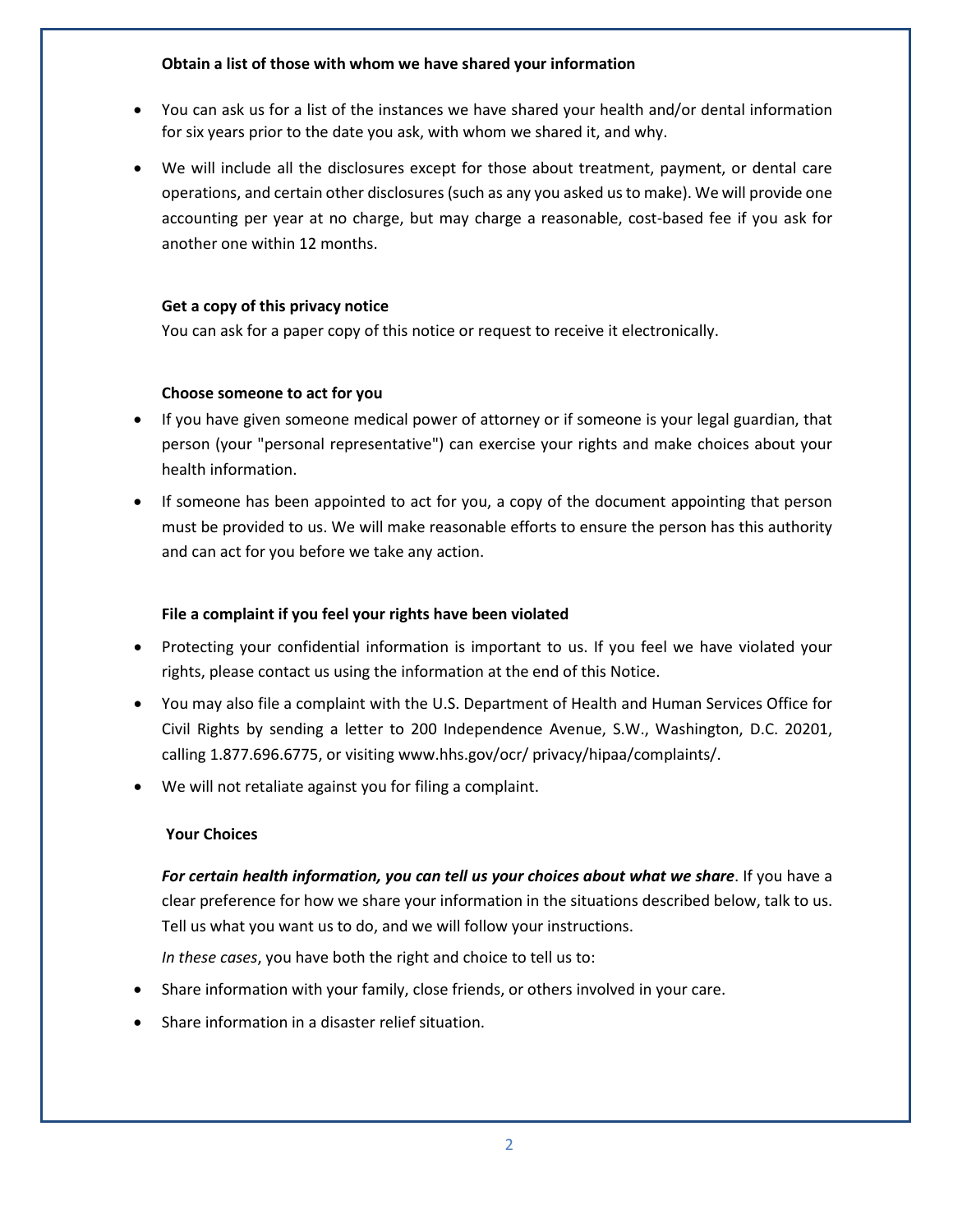*If you are not able to tell us your preference (for example, if you are unconscious), we may go ahead and share our information if we believe it is in your best interest. We may also share your information when needed to lessen a serious and imminent threat to health*

#### *or safety.*

In these cases we **never** share your information unless you give us written authorization:

- Marketing purposes
- Sale of your information

#### **How TATIANA OSTANINA DDS, LTD May Use and Share Your Health Information**

We may, without your written permission, *use* your health information *within* Our Office and share or *disclose* your health information to others *outside* of Our Office in the following ways:

#### **For Treatment, Payment, Dental and Health Care Operations**

Tatiana Ostanina DDS, LTD may use and disclose your health information without your written authorization for treatment, payment, and health care operations.

#### **Treatment:**

• We can use your health and dental information and share it with other professionals who are treating you. *For example,* a dentist treating you may ask your medical doctor(s) about your overall health condition. Note, however, that we may ask for your written permission if certain kinds of information are being disclosed (such as mental health information).

#### **Payment:**

We can use and share your dental and health information to bill and get payment from dental and health plans or other entities. *For example, we* may send dental and health information about you to your dental and/or health insurance plan so it will pay for your services. We may also disclose your information to other providers (dental specialists) for their payment activities.

## **Dental Care Operations:**

We can use and disclose your dental information to run our office, improve your care, and contact you when necessary. *For example,* we use your health and dental information to manage your treatment and services, including contacting you to remind you that you have an appointment for dental care. We may also disclose information to other dentists, medical doctors, dental hygienists and other authorized personnel for educational and learning purposes.

#### **Those Instances that Require the Use or Disclosure of Your Health Information**

Tatiana Ostanina DDS, LTD may disclose your health information without your written permission:

• With some limited exceptions, to you or someone who has the legal right to act on your behalf (your personal representative).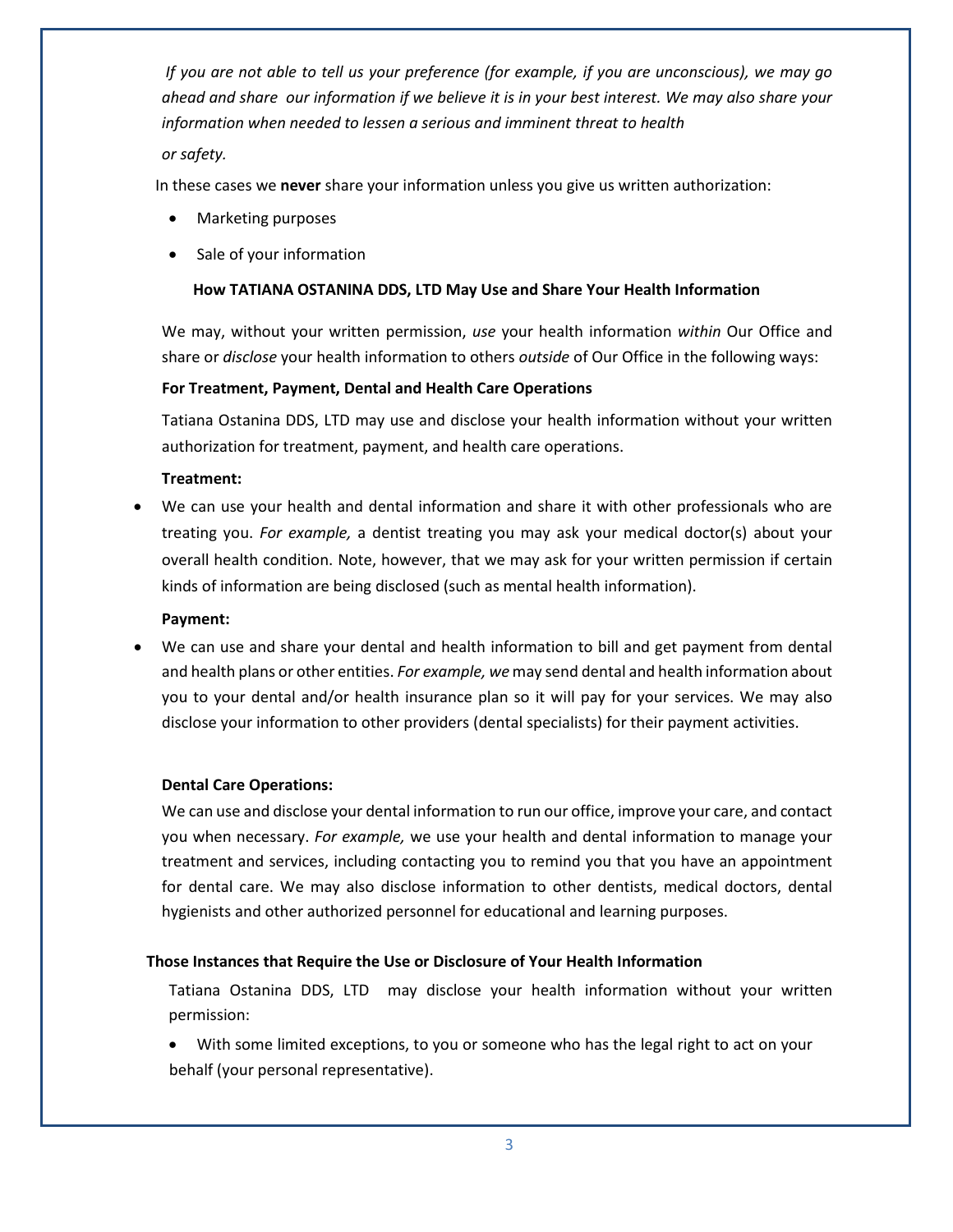- To the Secretary of the Department of Health and Human Services, if necessary, to make sure your privacy is protected.
- When required by law.

# **Other Purposes for Which Tatiana Ostanina DDS, LTD is Allowed or Required to Use or Disclose Your Health Information**

Our office may use or disclose your health and dental information to others without your written permission in other ways - usually in ways that contribute to the public good, such as public health. We have to meet many conditions in the law before we can share your information for these purposes. For more information see: [www.hhs.gov/ocr/privacy/hipaa/understand](http://www.hhs.gov/ocr/privacy/hipaa/understand-ing/consumers/index.html)[ing/consumers/index.html.](http://www.hhs.gov/ocr/privacy/hipaa/understand-ing/consumers/index.html)

Examples include:

## **a. To help with public health and safety issues**

We can share health information about you for certain situations such as:

- Preventing disease
- Helping with product recalls
- Reporting adverse reactions to medications and dental materials
- Reporting suspected abuse, neglect, or domestic violence
- Preventing or reducing a serious threat to anyone's health or safety

# **b. To work with a coroner, medical examiner or funeral director**

We can share dental and health information with a coroner, medical examiner, or funeral director when an individual dies.

# **c. To address workers' compensation, law enforcement, and other government requests**

We can use or share health information about you:

- For workers'compensation claims
- For law enforcement purposes or with a law enforcement official
- With health oversight agencies for activities authorized by law
- For special government functions such as military, national security, and presidential protective services

## **d. To respond to lawsuits and legal actions**

We can disclose health information about you in response to a court or administrative order, or in response to a subpoena.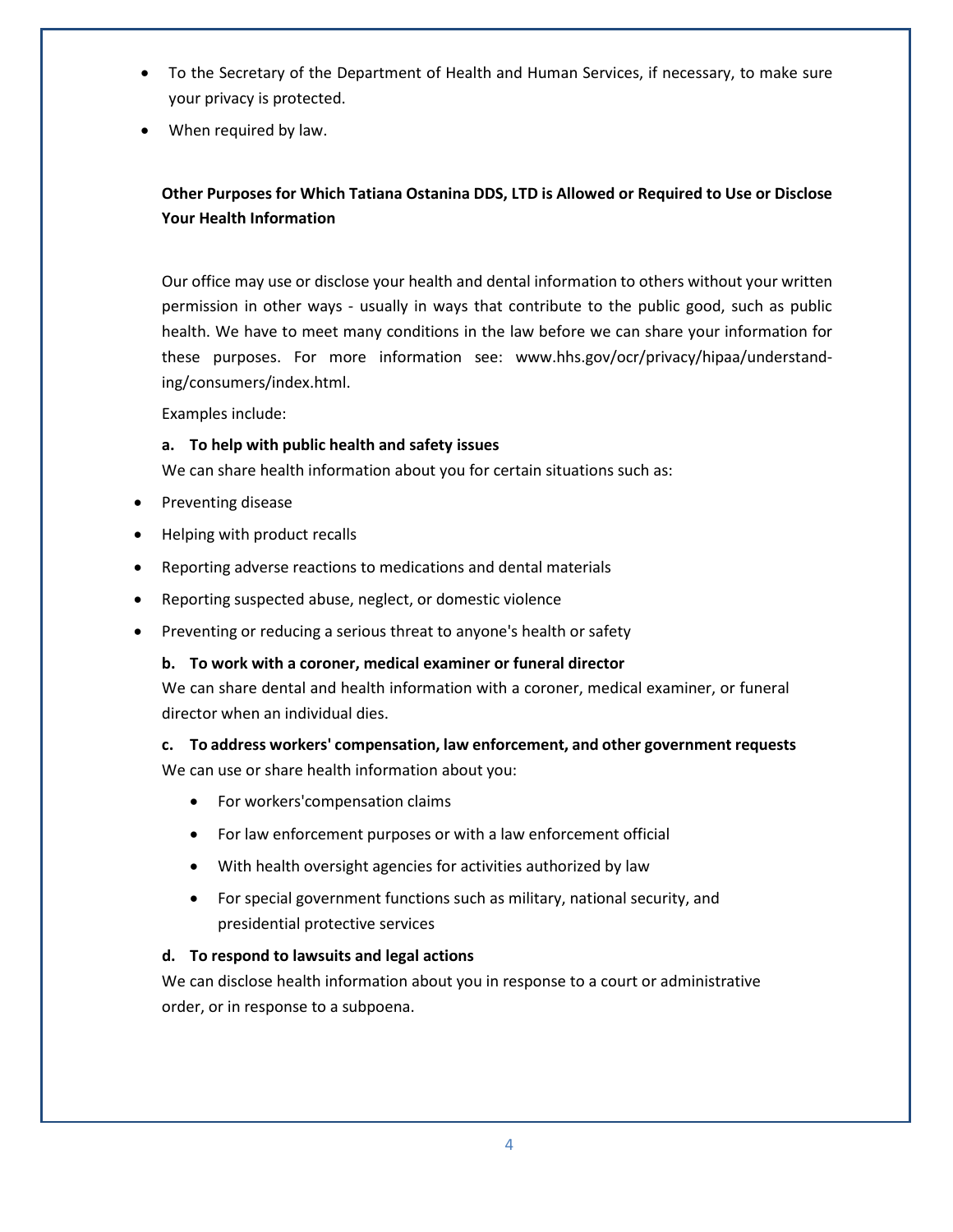#### **e. To business associates**

We may disclose your health information to our " business associates"- individuals or companies that provide services to our Office. For example, a business associate would include the company that administers the billing claims for Tatiana Ostanina DDS, LTD, a software vendor, and other service provider. Tatiana Ostanina DDS, LTD requires that business associates keep your information safe.

#### **f. To parent and Legal guardians of minors**

We may share a minor's health information with his or her parents or guardians unless such disclosure is otherwise prohibited by law.

For example, a minor's parents may discuss dental treatment with the care team. Note, however that if a minor is emancipated, married, pregnant or a parent, we will not share information with the minor's parents or guardians. Also, if a minor discloses to us that he or she is receiving certain types of treatment (HIV testing, testing for STDs, mental health, drug or alcohol abuse counseling, or other certain types of treatments), we will not disclose information to the minor's parents or guardians except in certain situations as required and allowed by law (including, but not limited to, if doing so is necessary to protect the minor's safety or that of a family member or other individual or, if in the professional judgement of the health care provider, notification would be in the minor's best interest and we have first sough unsuccessfully to persuade the minor to notify his or her parents).

#### **Additional State and Federal Requirements**

Some Illinois and federal laws provide additional privacy protection of your health information. These include:

• *Special Health Information.* Some types of health information are particularly sensitive, and the law, with limited exceptions, may require that we obtain your written permission or in some instances, a court order, to use or disclose that information. Special health information includes information dealing with mental health and developmental disabilities, HIV/AIDS, alcohol and drug abuse treatment, genetic testing and genetic counseling.

Prior to receiving care from Tatiana Ostanina, DDS LTD a patient signs, where required by law, a consent to allow our Office to use and disclose special health information in the same way that the Health Insurance Portability and Accountability Act of 1996 ("HIPAA") allows us to use and share non-special health information for treatment, payment and healthcare operations as described in this Notice. *For example,* Tatiana Ostanina DDS, LTD may use and share special health information in order to better coordinate care for our Office patients.